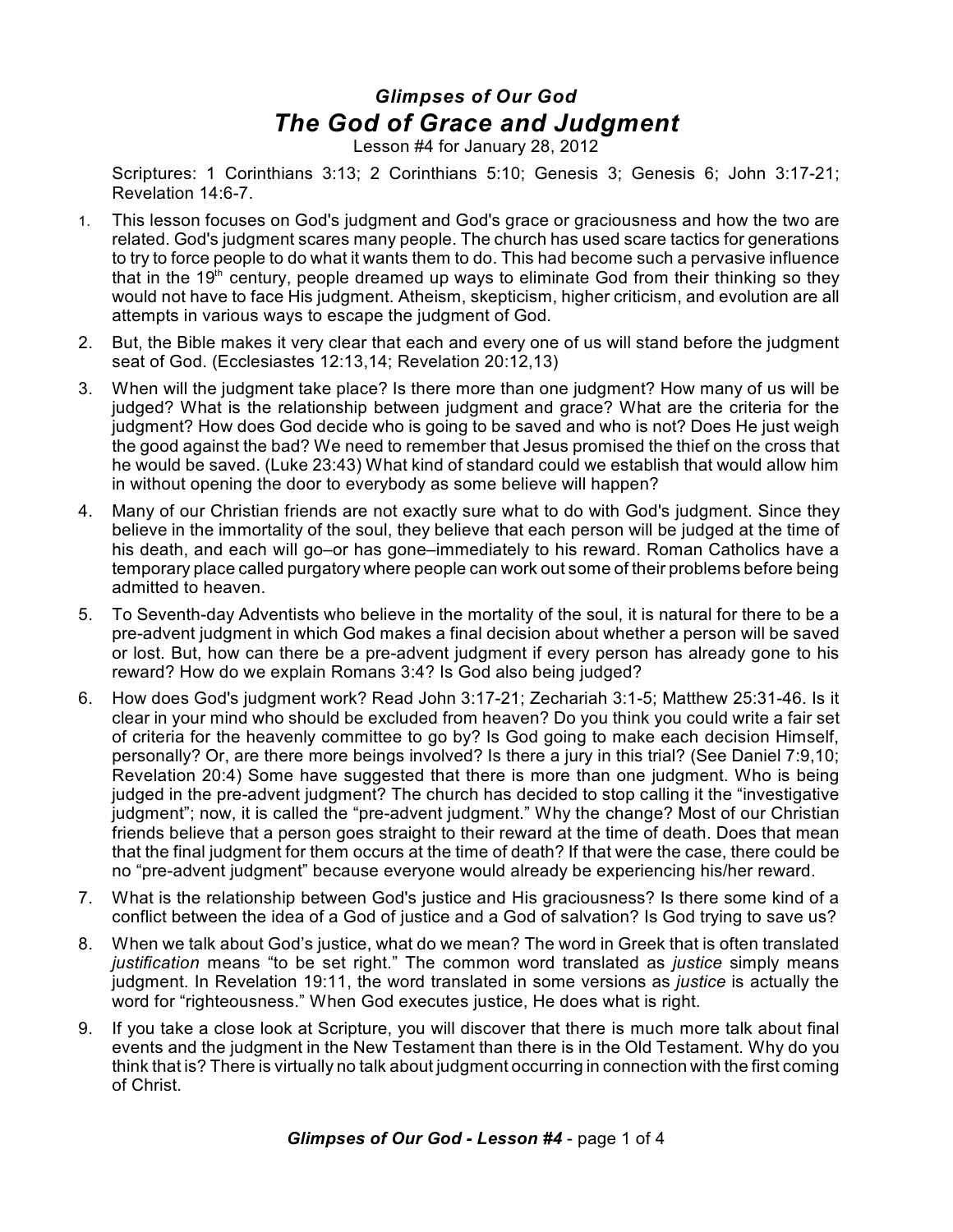- 10. Look at a few of the verses in the Bible that talk about judgment and how it is carried out: Ecclesiastes 12:13,14; 1 Corinthians 3:13; 2 Corinthians 5:10; Hebrews 10:30; Matthew 12:36,37; 16:27; 25:31-46; Revelation 14:6,7; 20:12; 22:12; 1 Peter 4:17. From these verses we can learn that everyone will be judged according to his/her own deeds. God will reward each one according to what he has done. We will be judged not only by our deeds but also by our words and apparently by our motives. In our day, the hour has come for God to judge. Therefore, we are called upon to worship God. Will God destroy those He judges as evil? (Revelation 14:9-11)
- 11. It is clear from the Bible that we are saved by our faith, (Acts 16:31) but we are judged by our works. How can that be? Does God look at our deeds or works to decide if we have faith?
- 12. How does God's judgment work? If we are judged by our deeds (works), does that leave any room for forgiveness or even grace? Doesn't grace suggest that we are not judged by our works, but rather, that some of our works are overlooked? How could the thief on the cross be judged by his works and still enter the kingdom of heaven? What about our motives? Are they considered in the judgment?
- 13. What is the relationship between forgiveness and judgment? In order to be saved, do we need to make sure that we have asked for forgiveness for each individual sin so that it can be erased from our record so that we can appear before the judgment with a "clean slate"?
- 14. When does the pre-advent judgment take place? Adventists are unique in their understanding of the 2300-day-year prophecy of Daniel 8 & 9. We believe that the pre-advent judgment began in 1844 and is going on right now. While there will be subsequent reviews of the decisions made at this judgment, (see for example Revelation 20:4) it is at this time when the ultimate fate of each person is being decided. No future changes will be made to the decisions being made right now. When the heavenly court reviews our cases, they do not make any mistakes in judgment.
- 15. There are five different phases of the "judgment" that take place between 1844 and the establishment of the new heavens and the new earth at the third coming of Christ.

1) The pre-advent judgment taking place right now will decide who is to be taken to heaven at the second coming and who will be lost. During this time, the angels and the rest of the beings in the universe are allowed to review the records and agree that God has made the right choices and that some of us are safe to admit to heaven to be their neighbors for the rest of eternity. So, God's decisions are being judged. In that judgment, everything is considered: thoughts, motives, words, actions, etc.

2) An initial "executive judgment" is made at the second coming. The righteous will be either resurrected or translated and taken to heaven; the wicked who are still alive will perish.

3) During the millennium (the millennial judgment), the righteous will be allowed to review all of the records and come to the conclusion that heaven's judgments were completely fair and that God did everything possible for the salvation of each person. (Revelation 20:4; Romans 3:4) Again, God's decisions are being judged–this time by humans instead of the onlooking universe.

4) At the third coming after the New Jerusalem comes down and the Devil prepares his people to attack the city, there will be a panoramic review of the entire great controversy. As they approach the city and prepare to attack, there will appear in the sky a portrayal of the events of the great controversy from beginning to end. Each person will see the part that s/he has played in the great controversy and even the wicked–including Satan–will review every detail of his/her life and realize why s/he is not going to be saved. Each also will agree that without violating his/her freedom, God has done everything possible to save him/her. Thus, even the wicked–including Satan–will bow down and admit that God was right and that He has told the truth in the great controversy. (Isaiah 45:23; Romans 14:11; Philippians 2:10,11; *SR* **423-425;** *GC* **666-670**) At that point, God will finally be able to say that He has won His case, and every being in the universe will agree–even the wicked. (Compare Isaiah 33:10-16)

5) Then, the final executive judgment takes place. Having agreed that God was right, the Devil and all his followers from the time he rebelled in heaven until the last sinner to live will admit that

*Glimpses of Our God - Lesson #4* - page 2 of 4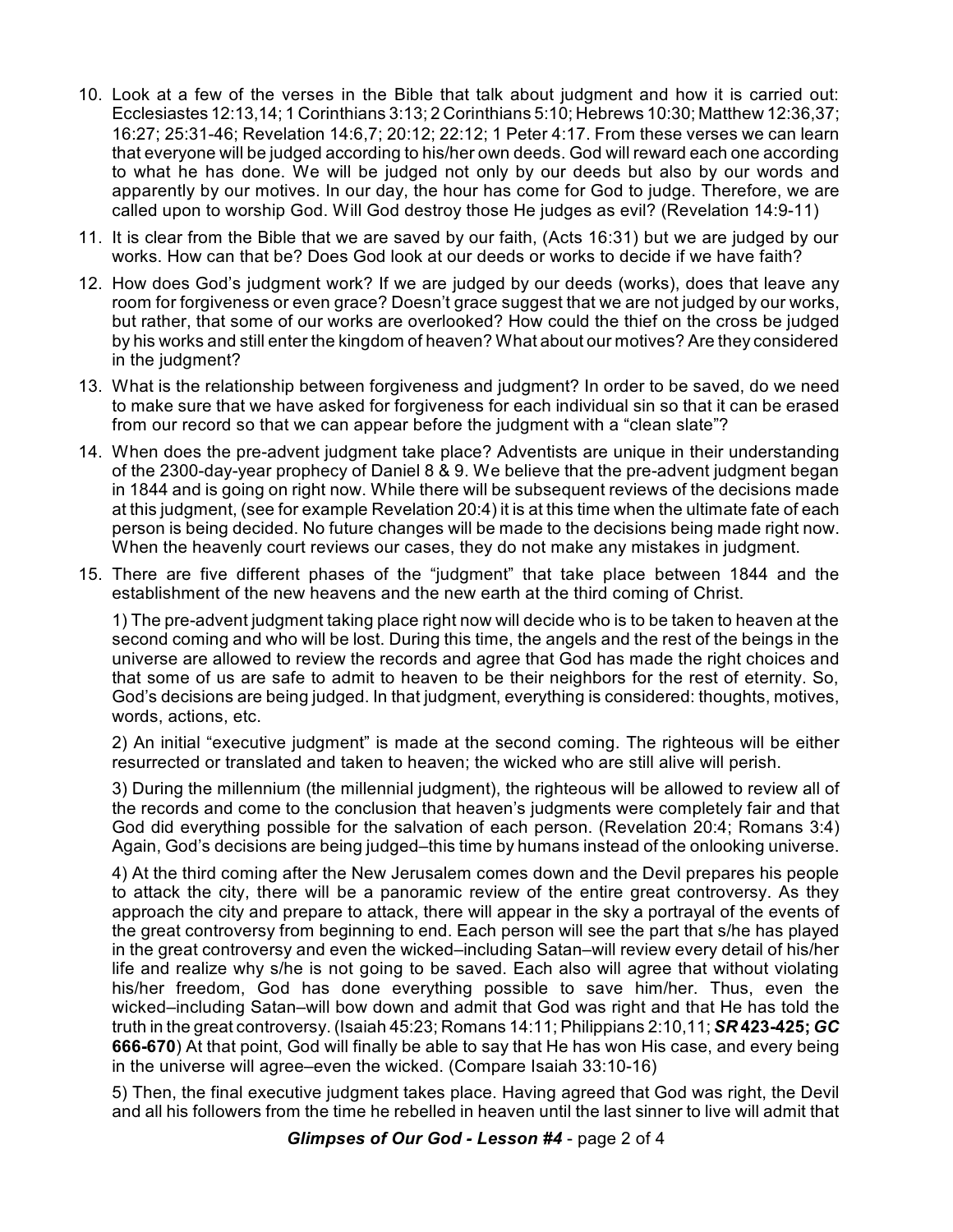they were wrong. Then, they will die the second death–separation from God. God will clean up the mess (Isaiah 66:24) and eliminate all trace of evil and remake our earth into a new Garden of Eden.

- 16. Read Genesis 3. What does this chapter tell us about God's judgment? Genesis 3:15 makes it clear that while sin has serious consequences, God's graciousness is apparent almost immediately as He promises victory over the deceiver. What do we learn about God from the few verses that talk about His relationship with Adam and Eve before the fall? What kind of relationship did they have?
- 17. Within a very short time after Adam and Eve fell by trusting the serpent in the tree and eating the fruit, God promised them eventual triumph over sin in the great controversy. Why wasn't there such a plan for Satan? Even though He knew perfectly well where they were, what was God implying by searching for Adam and Eve and calling out, "Where are you?" "What are you doing?" "Why are you hiding?"
- 18. One of the most incredible stories about God's judgment on wickedness is the story of the flood in Noah's day. Skeptics of the Bible make a big deal of the fact that there are many–literally hundreds–of flood stories in primitive civilizations around the world and that some of them were written down prior to Moses writing Genesis. They would like us to believe that the biblical flood story came from one of those pagan stories–that the biblical account is nothing more than a myth or legend.
- 19. By contrast, those of us who believe in the Bible take all those stories as very strong proof that there was, in fact, a worldwide flood sometime in the distant past. Why would flood stories be so pervasive around the world if there had not been a worldwide flood?
- 20. So, what can we learn about God's judgment from the flood? Read Genesis 6:5. In Noah's day, why did God think it was necessary to wipe out almost the entire human race? What provision did God make for anyone who was willing to listen to Him? (Genesis 6:14-22; 2 Peter 2:5) What would have happened if God had not sent the flood? The way things were going, within a few more years, God would have completely lost contact with the human race! The flood was a rescue mission! God not only made provision to save Noah and his family but also repeatedly invited others to join them. He asked Noah to preach as he built a boat for 120 years. He also made provision to save the animals and birds. As expected, God's graciousness is apparent even in that disaster.
- 21. Read again John 3:17-21. Does this passage suggest that we judge ourselves? Those who come to the light seem to be saved, and those who turn from the light are lost. Jesus is the Light; and if we are willing to study His life and death, we can discover what we need to know in order to turn our sinful lives around and be saved. God's judgments are always fair; every opportunity possible is given for us to repent and be saved. But, that does not give us permission to ignore God's directions for our lives.
- 22. How are grace and judgment intertwined? In every way possible, God has warned us about the serious consequences of continuing in sin. He has made provision for everyone to be saved. But, not even God can save sinners in their sins without putting the universe in jeopardy. Love is only possible to those who are truly free. And, God values our freedom so much that He refuses to violate the freedom of those who choose to continually reject His offers.
- 23. What did John suggest is the reason why some will be lost? What does it mean to refuse to come to the light? Why do some people love darkness rather than light? Based on these verses and considering the fact that we are all sinners, (Romans 3:23) shouldn't we all be condemned? Christian theologians have worked out a complicated system of justification, sanctification, salvation, forgiveness, pardon, redemption, etc. How are all these things related to coming to the light?
- 24. Consider this: Both grace and condemnation imply judgment. We must be judged in order to be condemned; but under those circumstances, we also need grace or the graciousness of God. If